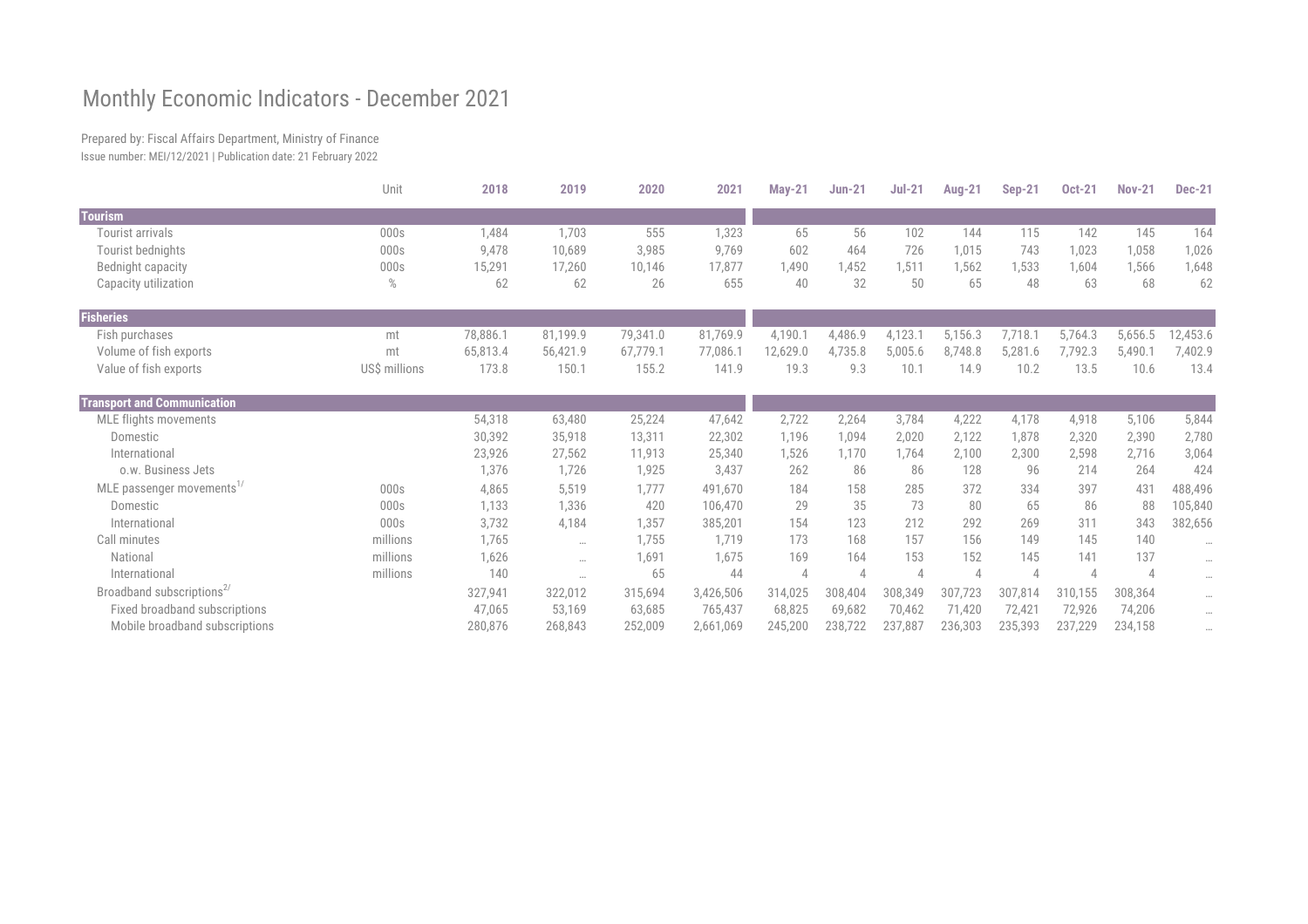|                                       | Unit                | 2018       | 2019       | 2020       | 2021     | <b>May-21</b> | <b>Jun-21</b> | $Jul-21$ | <b>Aug-21</b> | <b>Sep-21</b> | <b>Oct-21</b> | <b>Nov-21</b> | <b>Dec-21</b> |
|---------------------------------------|---------------------|------------|------------|------------|----------|---------------|---------------|----------|---------------|---------------|---------------|---------------|---------------|
| Inflation $3/$                        |                     |            |            |            |          |               |               |          |               |               |               |               |               |
| Inflation                             | ann. % chq          | (0.1)      | 0.2        | (1.4)      | 0.5      | 2.7           | 0.9           | 0.9      | 0.4           | 0.1           | 0.1           | 0.1           | 0.0           |
| Inflation excl. fish index            | ann. % chg          | (0.3)      | 0.5        | (1.6)      | 0.6      | (2.9)         | (0.9)         | (0.9)    | 0.5           | 0.1           | 0.1           | (0.0)         | (0.1)         |
| Merchandise Trade <sup>4/</sup>       |                     |            |            |            |          |               |               |          |               |               |               |               |               |
| Merchandise trade balance             | US\$ millions       | (2, 297.2) | (2, 247.4) | (1, 503.7) | 285.4    | (188.7)       | (200.0)       | (142.4)  | (166.9)       | (180.1)       | (195.4)       | (201.6)       | (221.9)       |
| Merchandise exports (f.o.b)           | US\$ millions       | 339.2      | 360.7      | 285.7      | 285.4    | 29.6          | 15.2          | 16.7     | 28.0          | 19.3          | 24.6          | 28.6          | 32.6          |
| Domestic exports                      | US\$ millions       | 181.6      | 158.0      | 162.8      | 151.3    | 19.9          | 10.1          | 10.9     | 16.1          | 11.4          | 14.3          | 11.4          | 14.4          |
| Re-exports                            | US\$ millions       | 157.6      | 202.6      | 122.9      | 0.0      | 9.7           | 5.1           | 5.8      | 11.9          | 7.9           | 10.3          | 17.1          | 18.2          |
| Merchandise imports (f.o.b)           | US\$ millions       | 2,636.4    | 2,608.1    | 1,789.4    | 9.1      | 218.3         | 215.2         | 159.1    | 194.8         | 199.4         | 219.9         | 230.2         | 254.5         |
| Money and Credit 5/                   |                     |            |            |            |          |               |               |          |               |               |               |               |               |
| Broad money                           | <b>MVR</b> millions | 33,088.3   | 36,241.4   | 41,394.8   | 52,415.1 | 46,067.0      | 45,608.2      | 45,682.9 | 46,629.4      | 46,410.8      | 47,784.4      | 50,667.2      | 52,415.1      |
| Domestic claims on DFC                | <b>MVR</b> millions | 39,251.5   | 40,580.6   | 55,077.4   | 59,741.0 | 56,669.1      | 57,875.9      | 59,138.0 | 60,053.4      | 58,073.3      | 59,378.6      | 60,095.5      | 59,741.0      |
| o.w. net claims on central government | <b>MVR</b> millions | 13,004.5   | 13,298.0   | 25,207.7   | 27,782.6 | 25,886.9      | 26,705.2      | 27,449.3 | 28,115.8      | 25,659.0      | 26,796.8      | 27,687.7      | 27,782.6      |
| o.w. private sector                   | <b>MVR</b> millions | 23,084.4   | 24,788.6   | 27,140.6   | 28,357.8 | 27,701.7      | 28,003.4      | 28,378.7 | 28,601.0      | 28,986.8      | 28,951.4      | 28,754.1      | 28,357.8      |
| Interest rates <sup>6/</sup>          |                     |            |            |            |          |               |               |          |               |               |               |               |               |
| 28-day T-bill                         | $\%$                | 3.50       | 3.50       | 3.50       | 3.50     | 3.50          | 3.50          | 3.50     | 3.50          | 3.50          | 3.50          | 3.50          | 3.50          |
| 91-day T-bill                         | $\%$                | 3.87       | 3.87       | 3.87       | 3.87     | 3.87          | 3.87          | 3.87     | 3.87          | 3.87          | 3.87          | 3.87          | 3.87          |
| 182-day T-bill                        | $\%$                | 4.23       | 4.23       | 4.23       | 4.23     | 4.23          | 4.23          | 4.23     | 4.23          | 4.23          | 4.23          | 4.23          | 4.23          |
| 364-day T-bill                        | $\%$                | 4.60       | 4.60       | 4.60       | 4.60     | 4.60          | 4.60          | 4.60     | 4.60          | 4.60          | 4.60          | 4.60          | 4.60          |
| <b>Reserve Data</b>                   |                     |            |            |            |          |               |               |          |               |               |               |               |               |
| Official reserve assets               | US\$ millions       | 712.2      | 753.5      | 984.8      | 791.2    | 926.1         | 912.4         | 857.1    | 874.3         | 1016.7        | 947.6         | 943.8         | 791.2         |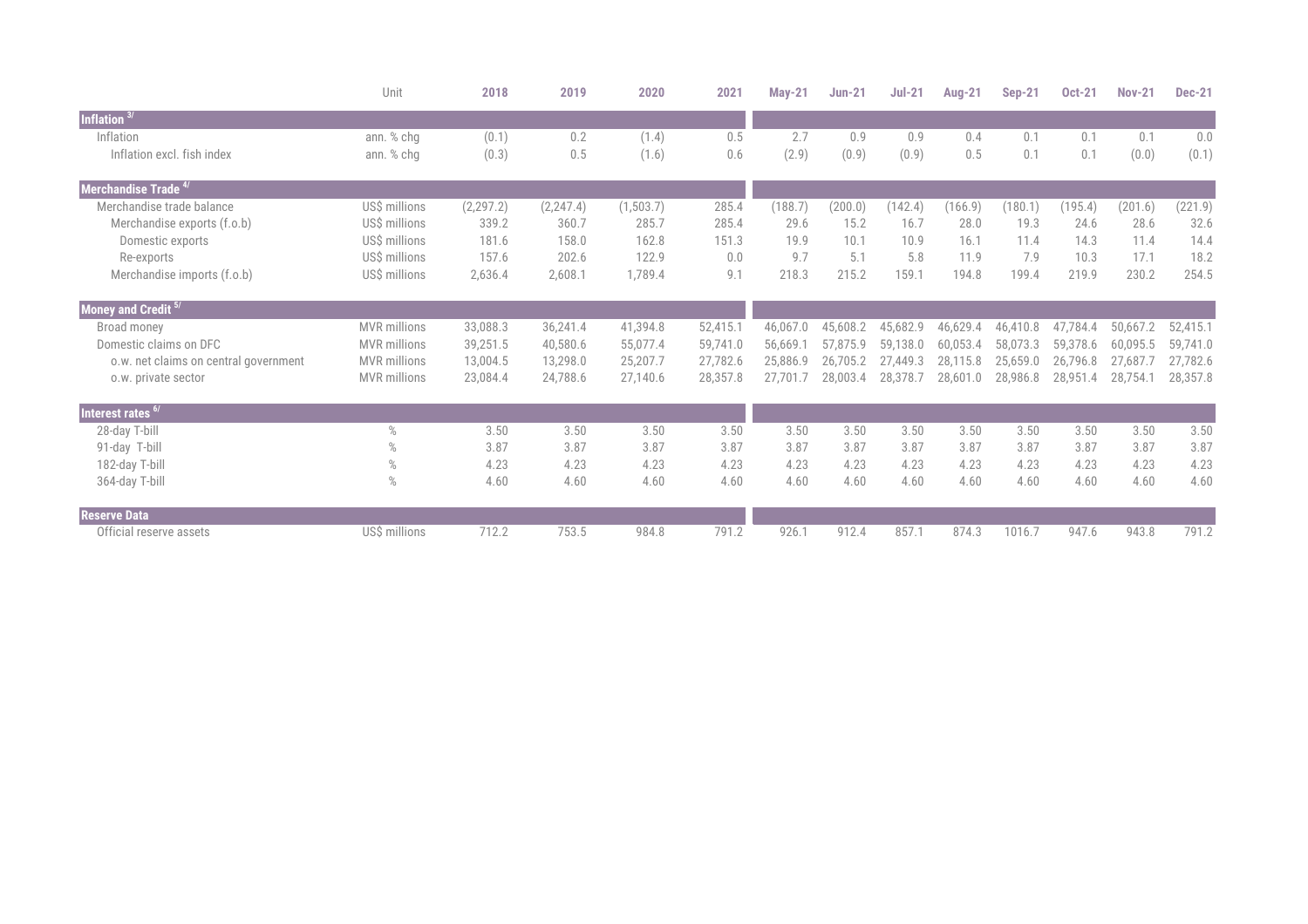|                                            | Unit                | 2018       | 2019       | 2020       | 2021  | $May-21$      | $Jun-21$ | $Jul-21$      | <b>Aug-21</b> | <b>Sep-21</b> | <b>Oct-21</b> | <b>Nov-21</b> | <b>Dec-21</b> |
|--------------------------------------------|---------------------|------------|------------|------------|-------|---------------|----------|---------------|---------------|---------------|---------------|---------------|---------------|
| <b>Exchange rate</b>                       |                     |            |            |            |       |               |          |               |               |               |               |               |               |
| MVR/USD                                    | e.o.p mid-rate      | 15.41      | 15.38      | 15.41      | 15.39 | 15.36         | 15.37    | 15.38         | 15.36         | 15.40         | 15.41         | 15.41         | 15.39         |
| <b>Memorandum items:</b>                   |                     |            |            |            |       |               |          |               |               |               |               |               |               |
| <b>National Accounts<sup>7/</sup></b>      |                     | 2018       | 2019       | 2020       | 2021  | $2021 - Q2$   | 2021-Q3  |               |               |               |               |               |               |
| Real GDP growth                            | ann. % chg          | 8.1        | 7.0        | (33.5)     | 0.0.0 | 75.3          | 76.5     |               |               |               |               |               |               |
| Nominal GDP                                | <b>MVR</b> millions | 81,586.1   | 86,258.6   | 57,568.7   | 0.0.0 |               |          |               |               |               |               |               |               |
| Nominal GDP per capita                     | US\$                | 10,333.1   | 10,476.7   | 6,697.5    | 0.0.0 |               |          |               |               |               |               |               |               |
| <b>Balance of payments</b>                 |                     |            |            |            |       |               |          |               |               |               |               |               |               |
| Current account balance                    | US\$ millions       | (1, 502.5) | (1, 513.3) | (1, 327.4) |       |               |          |               |               |               |               |               |               |
| Current account balance                    | % of GDP            | (28.4)     | (26.9)     | (35.6)     | 0.0.0 |               |          |               |               |               |               |               |               |
| <b>Global Prices</b>                       |                     |            |            |            |       | <b>May-21</b> | $Jun-21$ | <b>Jul-21</b> | <b>Aug-21</b> | <b>Sep-21</b> | <b>Oct-21</b> | <b>Nov-21</b> | <b>Dec-21</b> |
| Crude oil, average of Brent, Dubai and WTI | US\$                | 68.3       | 61.4       | 41.3       | 69.   | 66.4          | 71.8     | 73.3          | 68.9          | 72.8          | 82.1          | 79.9          | 72.9          |
| World Bank commodity price index - food    | ann. % chg          | 0.3        | (3.8)      | 6.3        | 29.8  | 47.4          | 38.7     | 36.9          | 33.3          | 27.3          | 24.9          | 19.9          | 17.4          |